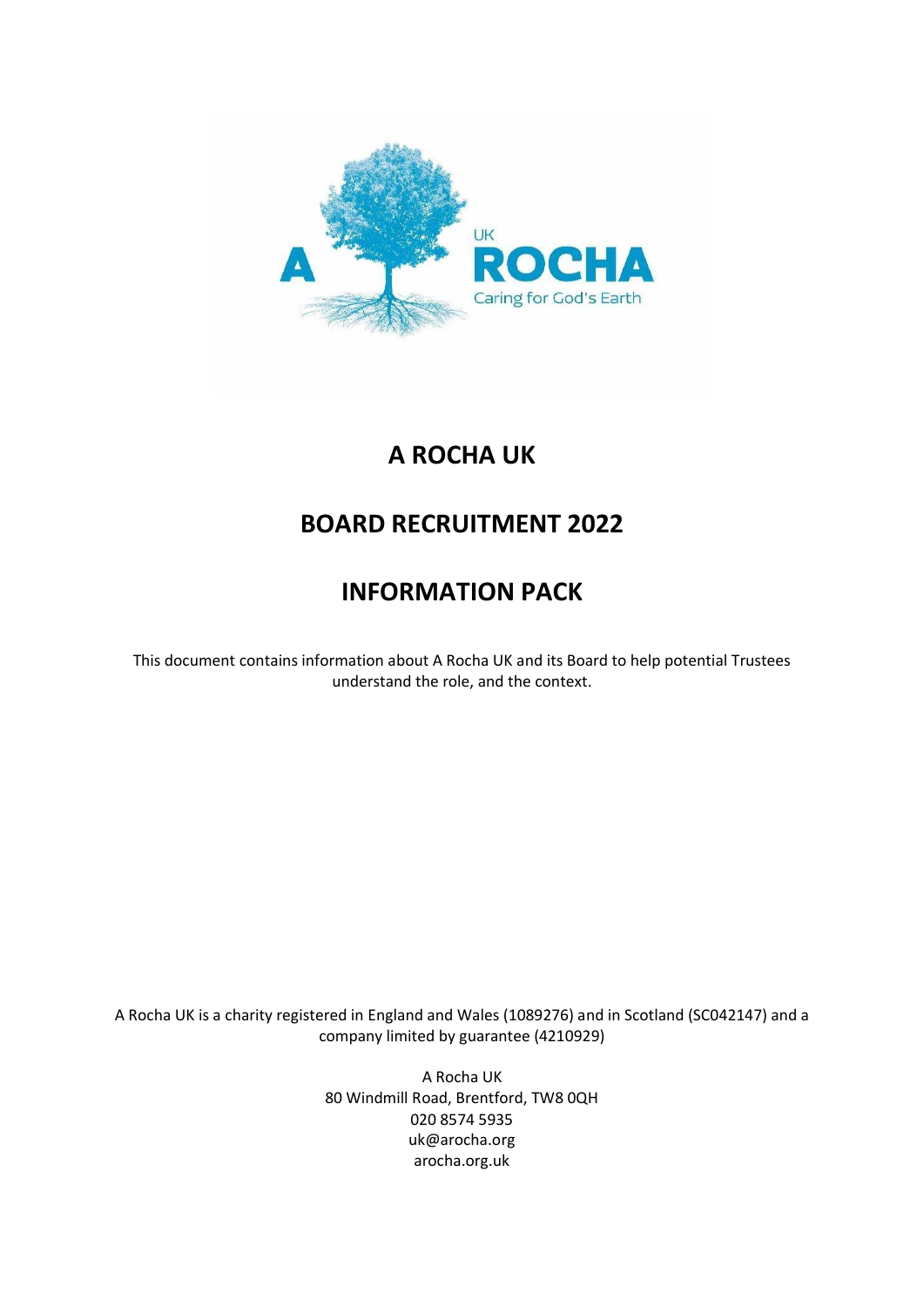## **ABOUT A ROCHA UK**

A Rocha UK (ARUK) is a member of the A Rocha family of organisations, which include national organisations, affiliated projects, Climate Stewards, and A Rocha International, which is the coordinating body.

History:<https://www.arocha.org/en/our-history/> Global work:<https://www.arocha.org/en/work/> A Rocha UK:<https://arocha.org.uk/>

Our "rationale" can be seen at <https://arocha.org.uk/about-us/why-we-do-it/> and a summary of what we do at<https://arocha.org.uk/about-us/what-we-do/>

## **Programmes**

ARUK currently runs four programmes:

Conservation - with urban and rural demonstration reserves (Wolf Fields in West London, Foxearth in Essex), and its growing network of partner organisations (Partners in Action) which it facilitates to manage their land for nature and educate their clients on care for creation.

Churches - with the flagshi[p Eco Church](https://ecochurch.arocha.org.uk/) scheme, now with more than 4,300 registered churches in England and Wales.

Individuals and Families - with the Wild Christian scheme facilitating Christian homes to reflect, take practical action and campaign on environmental issues.

Supporting environmental leadership - convening and enabling mutual support, learning and joint action by Christians working on the environment, through for example, chairing the Churches Environmental Issues Network and providing a twice-yearly prayer forum for Christians in environmental leadership.

ARUK also produces the respected Root and Branch magazine twice yearly and a monthly e-News, with more than 4,000 regular subscribers.

## **People**

ARUK currently has a staff and core volunteer team of approximately 25 people - many of them part time. The staff and volunteer team is led by Andy Atkins, who joined as CEO in 2016.

## **Finance**

ARUK's income comes mostly from supporting individuals and churches and from charitable foundations and trusts in the form of grants. We had an annual budget in 2021 of about £700,000.

## **Networks**

ARUK is an active member of the UK Conservation Charities Network, Wildlife and Countryside LINK, and of the Climate Coalition; and also of the Churches' Environmental Issues Network (EIN) which it co-chairs..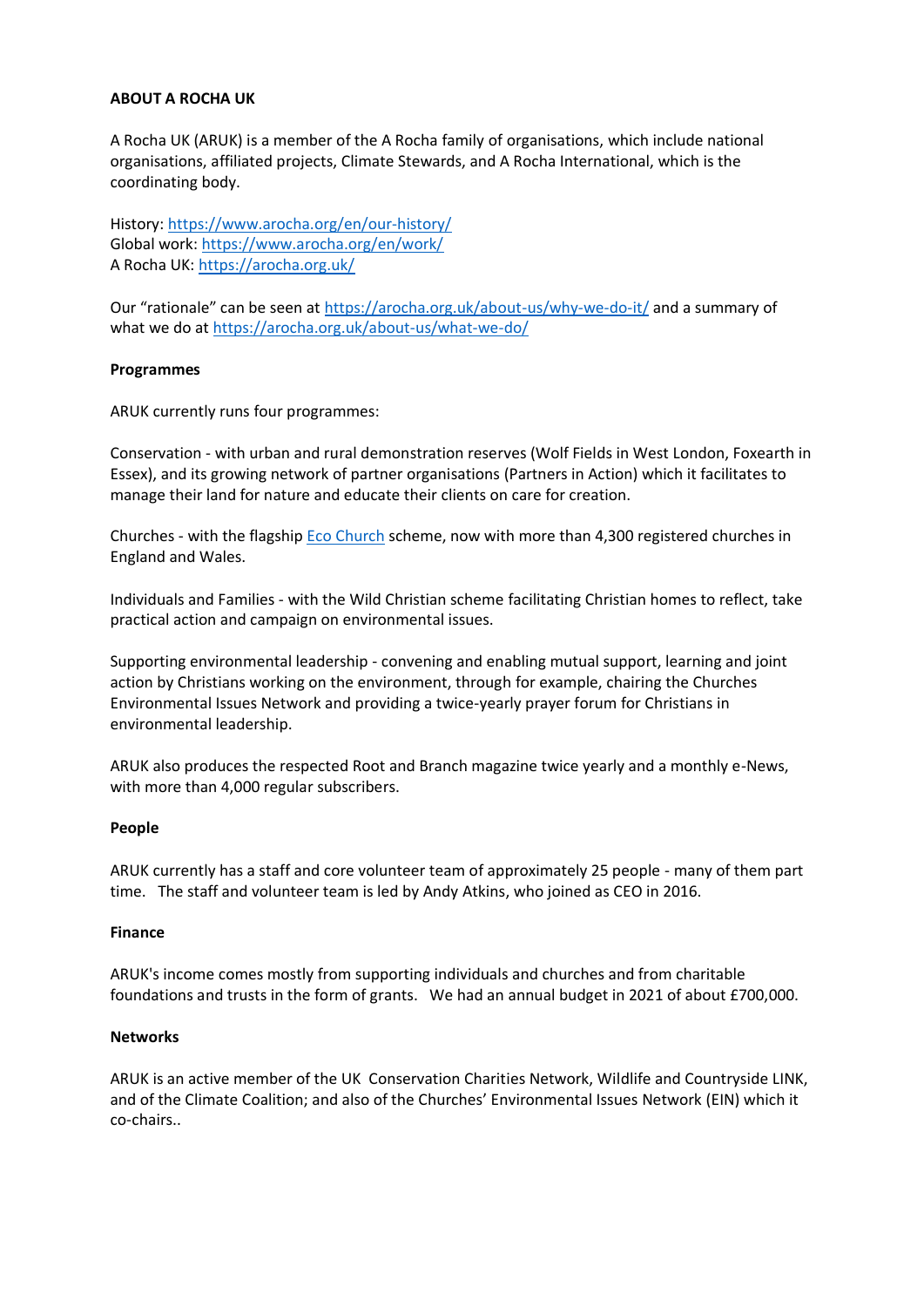#### **Plans**

We describe the mission of A Rocha UK as 'Mobilising Christians and Churches to care for the natural environment – for nature, people and God'. In a world which is changing in unpredictable ways, we need to discern how that mission can be best lived out.

Our plans are framed around the following issues, and how we can have a positive impact working in partnership with the churches, other agencies, and communities:

Habitat: Can we help increase the amount of quality greenspace available to nature and people in the UK, by mobilising Christians and churches to better use their land, and their influence?

Species: By encouraging the church and other Christian landowners, can we see a measurable increase in the abundance of some species that have been declining in the UK and a renewed presence of some species that had disappeared from these sites?

Climate: How can we best stand alongside others to make a credible contribution (for such a small organisation) to driving a faster reduction in UK GHG emissions - mobilising Christians and Churches in particular to bolder action in their homes and premises, as well as their spheres of influence?

Lifestyle: Can we be helpful to A Rocha supporters and others seeking a reasonable overview of environmental issues, and how they link up to nature and with each other? How can we encourage the adoption of lifestyles consistent with addressing the environmental crisis? How can we as A Rocha UK model this through our own practices?

Church: How can we help the church to speak with integrity and sound theology into the environmental crisis and its existential threat to people and civilisation, encouraging understanding and action? By so doing, can we help the church to be more relevant, particularly to younger generations, and be reconnected with nature and the fullness of creation?

World: How do we best work with the international A Rocha family to collaborate on conservation, education, and funding?

A Rocha UK: What does "sustainability" look like for us in the future? How can we build sustainability into our finances, people, culture, systems, processes and premises?

These are big questions to which we don't have complete answers – but we share them to give you a flavour of the priorities of the Board in the coming years.

This is summarised at [arocha.org.uk/about-us/what-we-do/](https://arocha.org.uk/about-us/what-we-do/)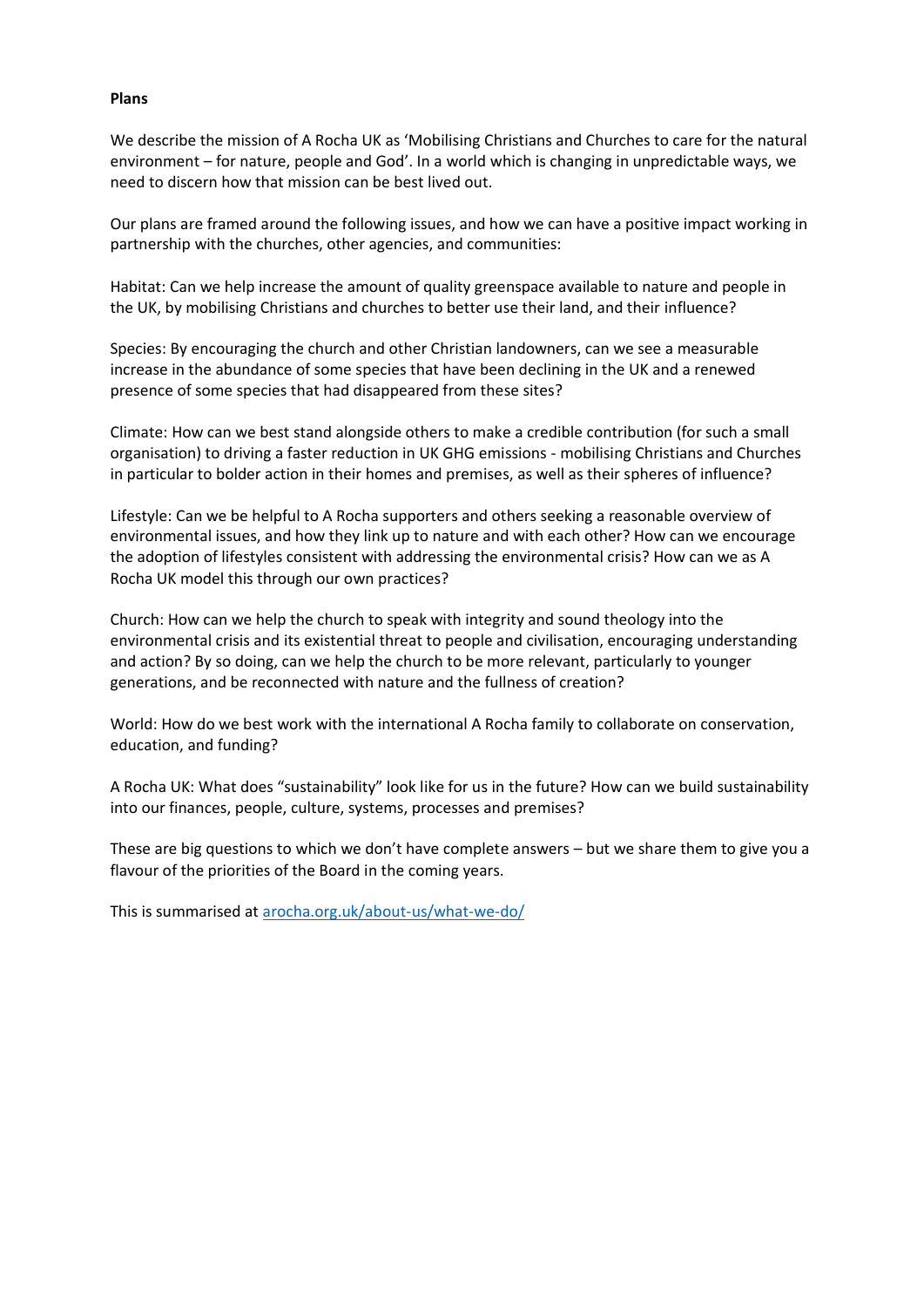#### **BOARD MEMBERS**

Ian McKay (Chair) Board member since 2010, chair since 2017. <https://uk.linkedin.com/in/imckayuk>

John Eames-Petersen (Treasurer) Board member since 2015. Retired, lives in Hatfield.

Helen Oldfield Board member since 2014. <https://uk.linkedin.com/in/helen-baker-8b0a738>

James Pearce-Higgins Board member since 2012. <https://www.bto.org/about-bto/our-staff/james-pearce-higgins>

Jonathan Hingston Board member since 2020. <https://www.linkedin.com/in/jonathan-hingston-97011615/>

Nick Baker Board member since 2020. <https://www.linkedin.com/in/nawbaker/>

Richard Thornbury Board member since 2020. Hilfield Priory,<https://www.hilfieldfriary.org.uk/environment/>

Richard Kirby Board member since 2020. Retired, lives in North Yorkshire.

Colin Beale Board member since 2020. <https://www.linkedin.com/in/colin-beale-2b5729103/>

Jack Moore Board member since 2020. <https://uk.linkedin.com/in/jackmooreuk>

Mike Perry Board member since 2020. <https://www.linkedin.com/in/mike-perry-91751a45/>

Brian Griffiths Board member since 2020. Retired, NSM, lives in Chinnor.

Andy Atkins (CEO) <https://uk.linkedin.com/in/andy-atkins-2866056>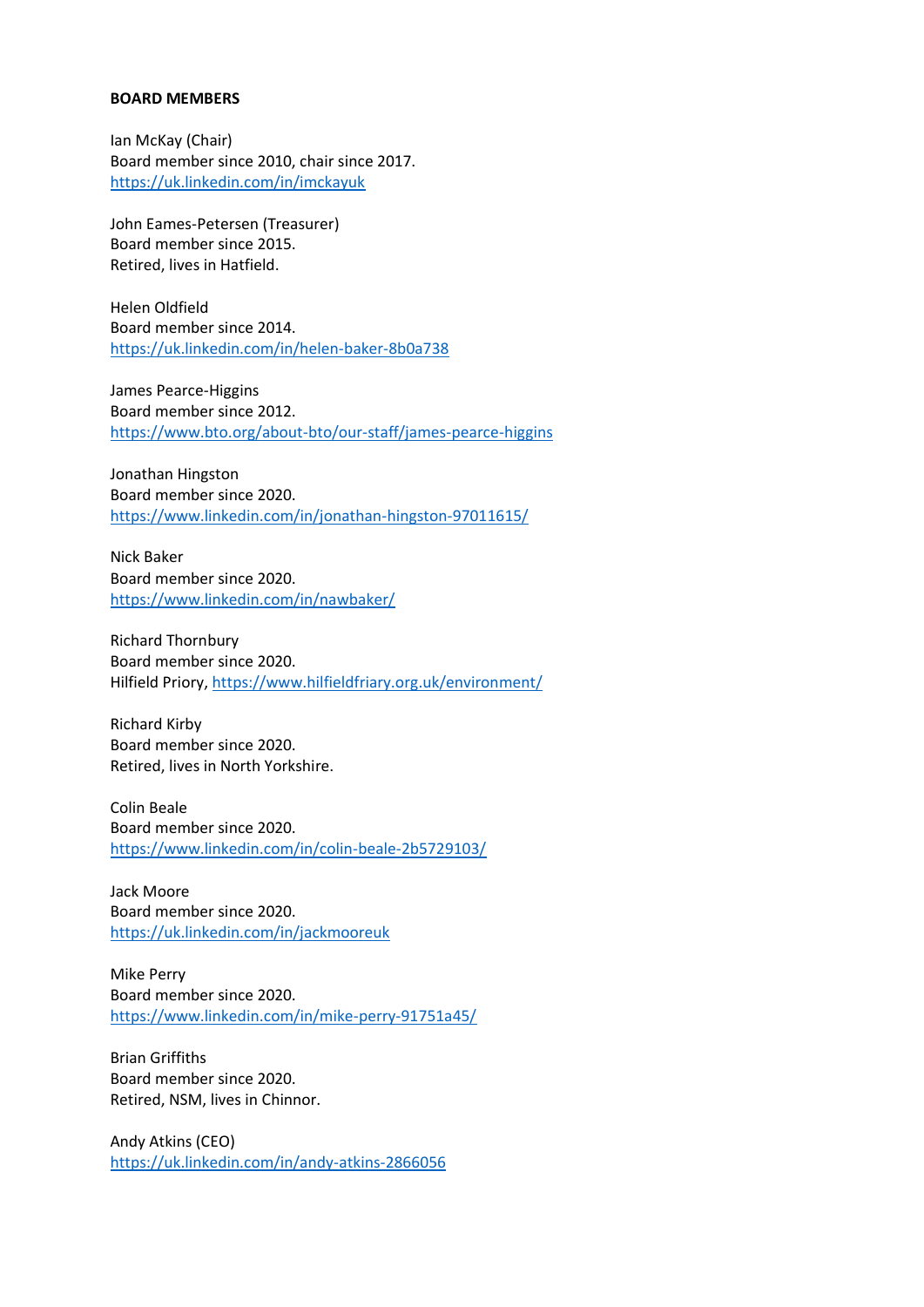The Board meets typically 4 times a year, usually on a Saturday but sometimes on a Friday. At the moment, the meetings are held on-line. It is our intention, health and safety allowing, to have hybrid Trustee meetings with some meeting in Brentford (or elsewhere) and others joining on-line or by phone. Most meetings are 10:00 to 15:00, but they are occasionally planned as full-day meetings if there is a need. Lunch is provided for those who join in person.

The Board has one standing sub-committee, the Standing Committee, which is chaired by the Treasurer. Other temporary groups are formed as needed.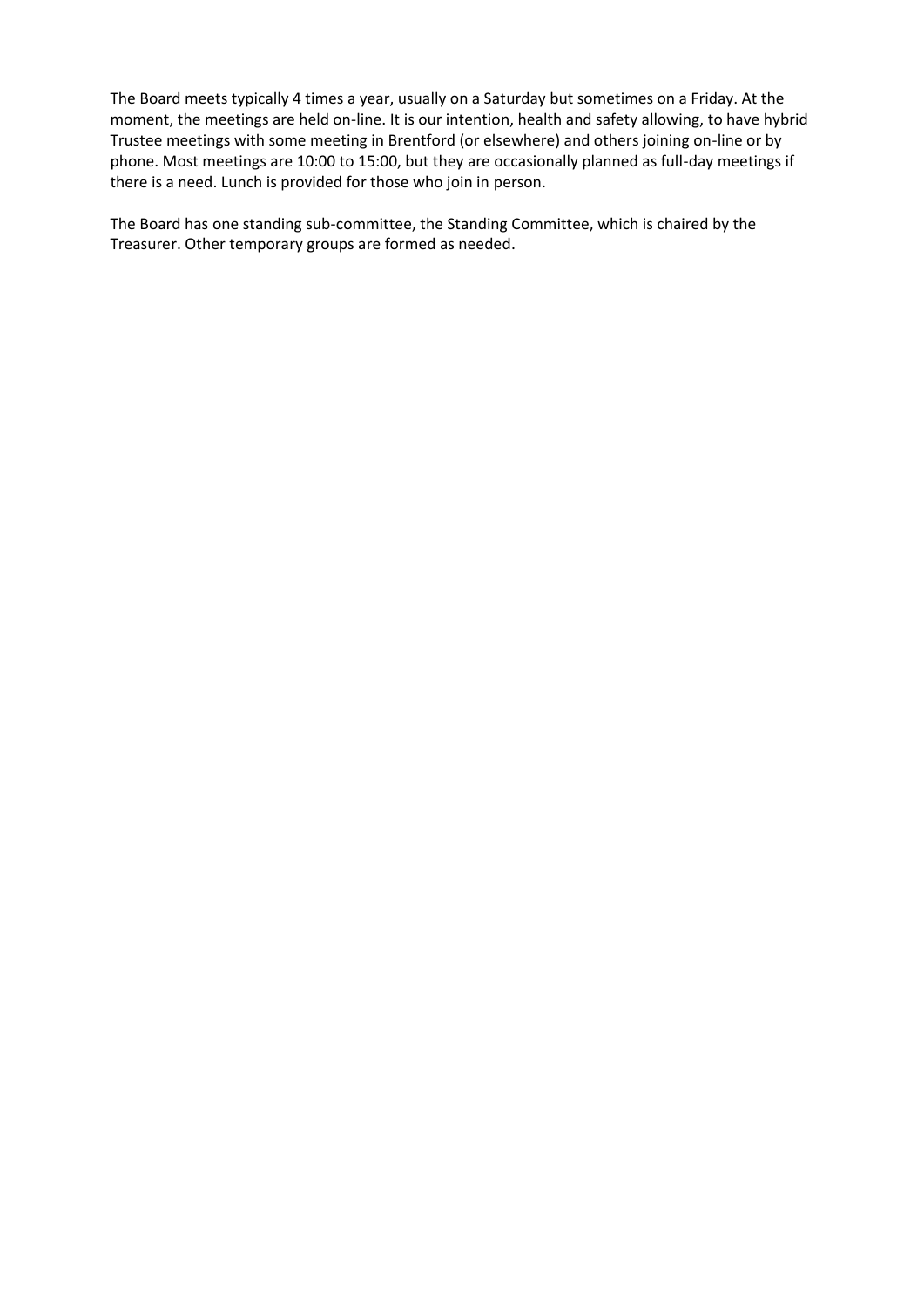## **A GENERIC TRUSTEE JOB DESCRIPTION**

#### **Key responsibilities**

## **With other trustees to hold the charity "in trust" for current and future beneficiaries by:**

- 1. ensuring that the charity has a clear vision, mission and strategic direction and is focused on achieving these;
- 2. being responsible for the performance of the charity and for its "corporate" behaviour;
- 3. ensuring that the charity complies with all legal and regulatory requirements;
- 4. acting as guardians of the charity's assets, both tangible and intangible, taking all due care over their security, deployment and proper application;
- 5. ensuring that the charity's governance is of the highest possible standard.

## **Duties and tasks to fulfil these key responsibilities**

**1. Ensuring that the charity has a clear vision, mission and strategic direction and is focused on achieving these;**

To work in partnership with other trustees, the chief executive and other senior staff to ensure that:

- 1.1 the charity has a clear vision, mission and strategic plan that have been agreed by the board, and that there is a common understanding of these by trustees and staff.
- 1.2 the business, operational and other plans support the vision, mission and strategic priorities.
- 1.3 the chief executive's annual and longer term objectives and targets support the achievement of the vision, mission & strategic priorities.
- 1.4 board policies support the vision, mission and strategic priorities.
- 1.5 there are effective mechanisms
	- to listen to the views of current and future beneficiaries;
		- to review the external environment for changes that might effect the charity;
		- to re-assess the need for the charity and for the services it provides, or could provide and
		- to review regularly its strategic plans and priorities.
- **2. Being responsible, with the other trustees, for the performance of the charity and for its 'corporate' behaviour;**
	- 2.1 To agree the method for measuring objectively the progress of the charity in relation to its vision, mission, strategic objectives/priorities, business plans and annual targets, and to receive regularly reports on the performance of the charity.
	- 2.2 To ensure that the fundamental values and guiding principles of the charity are articulated and reflected throughout the charity.
	- 2.3 To ensure that views of beneficiaries on the performance of the charity are regularly gathered and considered by the board.
	- 2.4 To appoint the chief executive, to set his/her terms and conditions and to ensure that the chief executive and the charity invest in the chief executive's ongoing professional development.
	- 2.5 To receive regular reports from the chief executive on progress towards agreed strategic priorities.
	- 2.6 To hold the chief executive to account for the management and administration of the charity.
	- 2.7 To ensure that the chief executive receives regular, constructive feedback on his/her performance in managing the charity and in meeting his/her annual and longer term targets and objectives.
	- 2.8 To ensure that the chief executive develops a learning organisation and that all staff, both paid and unpaid, review their own performance and regularly receive feedback.
	- 2.9 To articulate the values of the charity.

2.10 To agree board policies.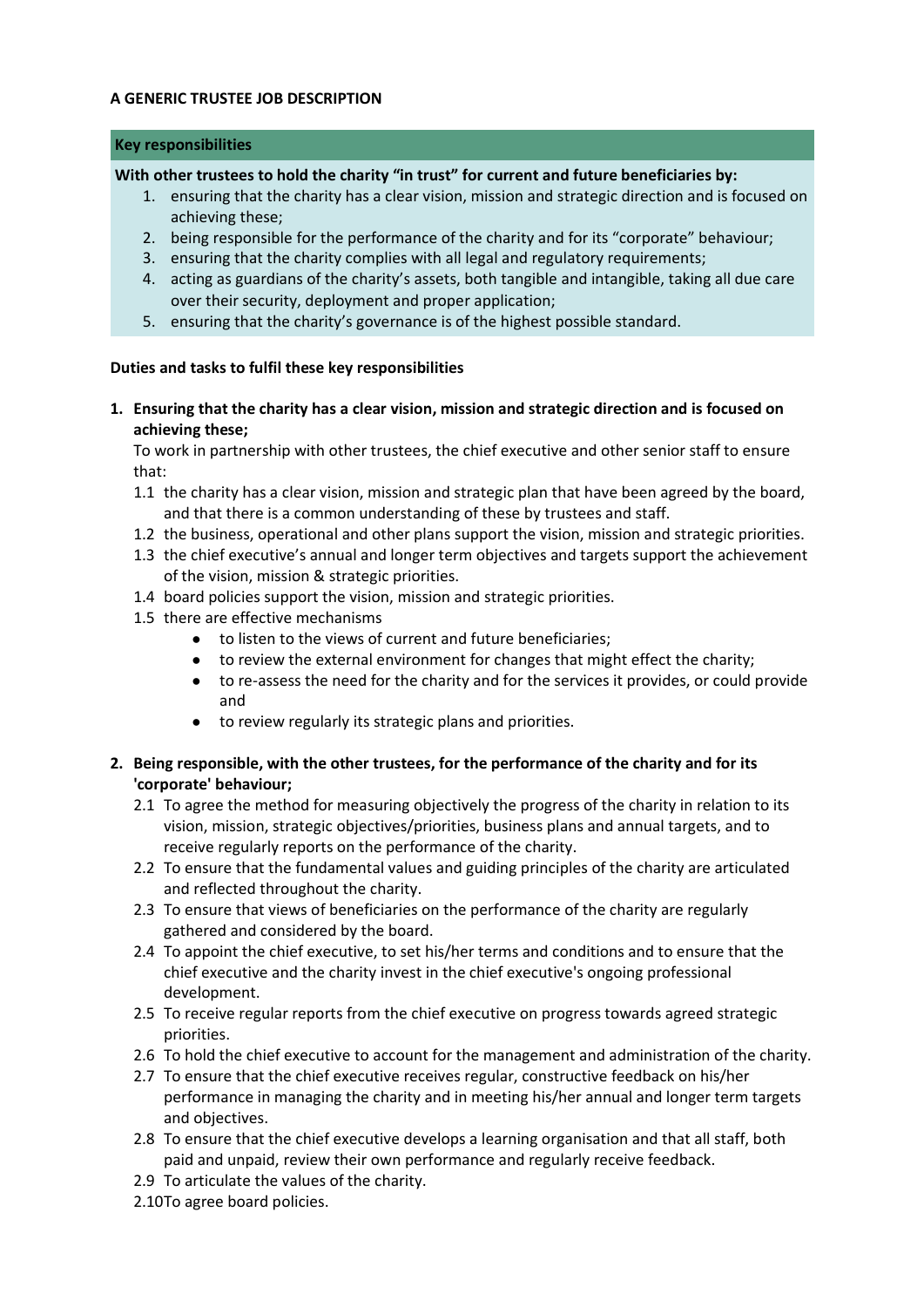2.11 To ensure that there are mechanisms for beneficiaries, employees, volunteers, other individuals, groups or organisations to bring to the attention of the trustees any activity that threatens the probity of the charity.

## **3. Ensuring that the charity complies with all legal and regulatory requirements;**

- 3.1 To be aware of, and to ensure the charity complies with, all legal, regulatory and statutory requirements.
- 3.2 To maintain familiarity with the rules and constitution that govern the charity, to ensure that the charity and remains true to its charitable purpose and complies with its governing instruments and to review the constitution regularly.
- 3.3 If the charity has powers to delegate, to agree the levels of delegated authority, to ensure that these are recorded in writing by means of minutes, terms of reference for board committees and sub-committees, job descriptions for honorary officers, trustees and key staff, etc., and to ensure that there are clear reporting procedures which are also recorded in writing and complied with.
- 3.4 To ensure that the responsibilities delegated to the chief executive are clearly expressed and understood, and directions given to him/her come from the board as a whole.
- **4. Being guardians of all the charities assets, both tangible and intangible, taking all due care over their security, deployment and proper application.**
	- 4.1 To ensure that the charity has satisfactory control systems and procedures for holding in trust for the beneficiaries all monies, properties and other assets and to ensure that monies are invested to the maximum benefit of the charity, within the constraints of the law and ethical and other policies laid down by the board.
	- 4.2 To ensure that the major risks to which the charity is exposed are reviewed annually and that systems have been established to mitigate or minimise these risks.
	- 4.3 To ensure that the income and property of the charity is applied for the purposes set out in the governing document and for no other purpose, and with complete fairness between persons who are properly qualified to benefit.
	- 4.4 To act reasonably, prudently and collectively in all matters relating to the charity and always to act in the interests of the charity.
	- 4.5 To be accountable for the solvency and continuing effectiveness of the charity and the preservation of its endowments.
	- 4.6 To exercise effective overall control of the charity's financial affairs and to ensure that the way in which the charity is administered is not open to abuse by unscrupulous associates, employees or volunteers; and that the systems of control are rigorous and constantly maintained through regular evaluation and improvement in the light of experience.
	- 4.7 To ensure that intangible assets such as organisational knowledge and expertise, intellectual property, the charity's good name and reputation etc are properly valued, utilised and safeguarded.
	- 4.8 If the charity owns land, to know on a continuing basis what condition it is in, if its boundaries are being encroached upon, what can be done with it and how it is or should be used. In particular, to ensure that any property which is a permanent endowment is preserved and invested in such a way as to produce a good income while at the same time safeguarding the real value of the capital.
	- 4.9 To ensure that all income due to the charity is received and that all tax benefits are obtained and all rating relief due is claimed.

# **5. Ensuring that the charity's governance is of the highest possible standard.**

- 5.1 To ensure that the charity has a governance structure that is appropriate to a charity of its size/complexity, stage of development, and its charitable objects, and that enables the trustees to fulfil their responsibilities.
- 5.2 To reflect annually on the board's performance and your own performance as a trustee.